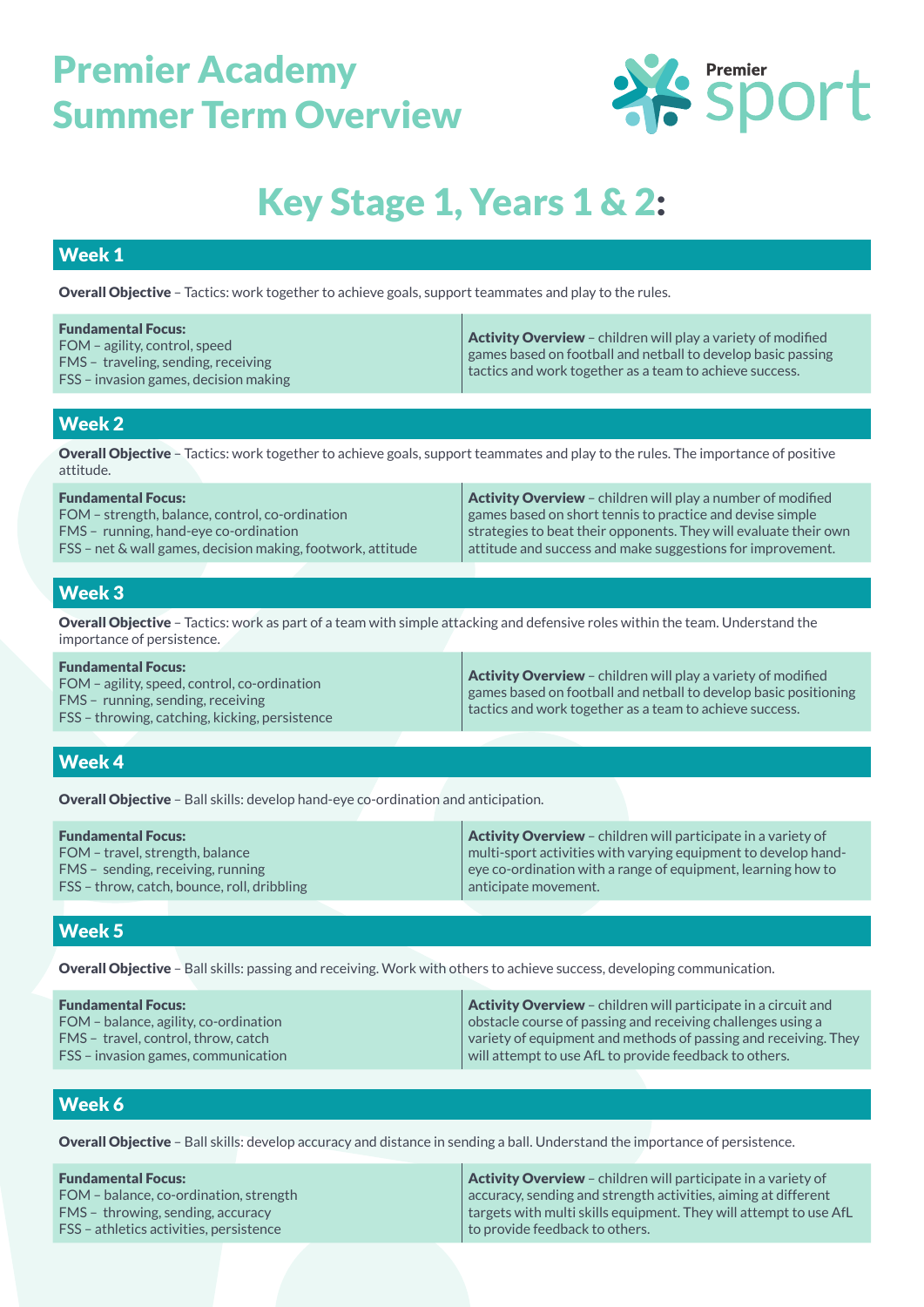

# Key Stage 1, Years 1 & 2:

#### Week 7

Overall Objective – Travel: develop changes in speed in order to outwit opponents.

| <b>Fundamental Focus:</b><br>FOM - speed, strength, balance, agility<br>FMS - travel, run, jump, dribble<br>$FSS - invasion games$ | Activity Overview - children will play a variety of tagging and<br>running games with and without equipment. |
|------------------------------------------------------------------------------------------------------------------------------------|--------------------------------------------------------------------------------------------------------------|
|                                                                                                                                    |                                                                                                              |
| Week 8                                                                                                                             |                                                                                                              |

Overall Objective – Travel: develop different methods of traveling using a variety of equipment.

| <b>Fundamental Focus:</b><br>FOM – strength, agility, balance<br>$FMS - run$ run. roll. dribble<br>$FSS - invasion games$ | <b>Activity Overview</b> – children will play a range of simple traveling<br>$^{\prime}$ multi skills games with a variety of equipment. $^{\prime}$ |
|---------------------------------------------------------------------------------------------------------------------------|------------------------------------------------------------------------------------------------------------------------------------------------------|
|                                                                                                                           |                                                                                                                                                      |

#### Week 9

Overall Objective – Travel: develop different ways of traveling using a variety of body parts. Develop weight transfer.

| <b>Fundamental Focus:</b><br>FOM – strength, balance, control, flexibility<br>FMS – weight transfer, weight on hands, travel<br>FSS – gymnastics activities, invasion games | <b>Activity Overview</b> - children will participate in a variety of<br>$\vert$ travelling challenges and games, individually and with others to<br>achieve success and evaluate their own performance. |
|-----------------------------------------------------------------------------------------------------------------------------------------------------------------------------|---------------------------------------------------------------------------------------------------------------------------------------------------------------------------------------------------------|
|-----------------------------------------------------------------------------------------------------------------------------------------------------------------------------|---------------------------------------------------------------------------------------------------------------------------------------------------------------------------------------------------------|

#### Week 10

Overall Objective – Team work: develop communication and collaboration through supporting your teammates to be the best they can be. Reinforce the importance of positive attitudes.

| FSS – teamwork, communication, persistence |
|--------------------------------------------|
|--------------------------------------------|

#### Week 11

Overall Objective - Team work: work collaboratively to overcome challenges.

| <b>Fundamental Focus:</b><br>FOM – speed, agility, control, balance, strength<br>FMS - traveling, passing, receiving, dribbling<br>FSS – invasion games, net and wall games, gymnastic activities,<br>collaboration | Activity Overview - children will work in pairs to overcome ball<br>skills, traveling and weight transfer challenges together. |
|---------------------------------------------------------------------------------------------------------------------------------------------------------------------------------------------------------------------|--------------------------------------------------------------------------------------------------------------------------------|
|                                                                                                                                                                                                                     |                                                                                                                                |

#### Week 12

Overall Objective - Team work: enjoy participating as part of a team during competition, playing fair and to the rules.

| <b>Fundamental Focus:</b><br>FOM – strength, control, balance, agility<br>FMS - passing, receiving, travel | success. | <b>Activity Overview</b> – children will work in larger teams to<br>compete against others in ball games. Awards for effort and |
|------------------------------------------------------------------------------------------------------------|----------|---------------------------------------------------------------------------------------------------------------------------------|
| <b>FSS</b> – use of space, invasion games, teamwork                                                        |          |                                                                                                                                 |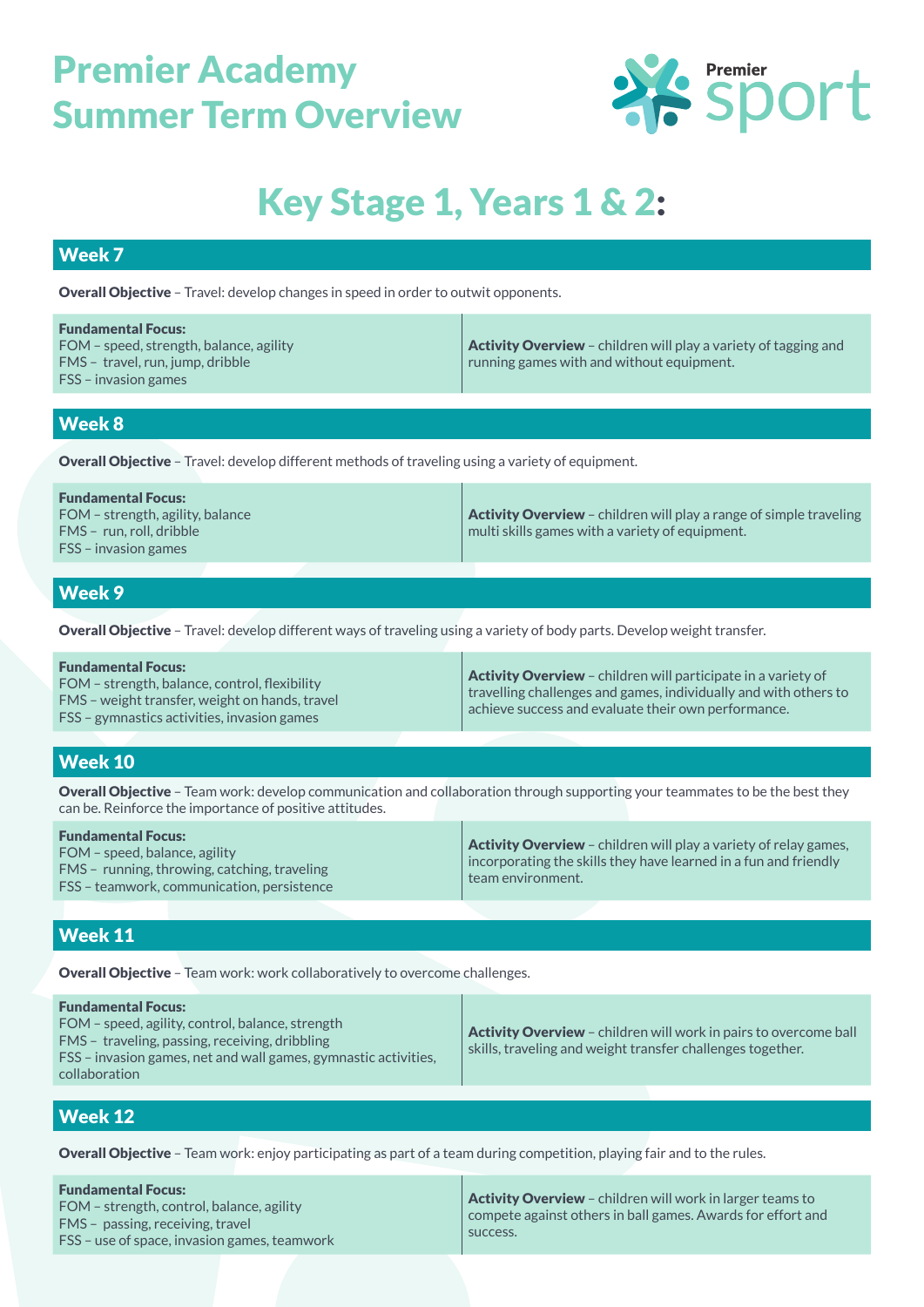

# Key Stage 2, Years 3 & 4:

#### Week 1

Overall Objective – Striking & fielding: fielding. Develop teamwork and creativity.

| <b>Fundamental Focus:</b><br>FOM - control, strength, co-ordination<br>FMS - throwing, catching, traveling, sending<br>FSS – long barrier, throwing: underarm and overarm; decision<br>making | <b>Activity Overview</b> - children will develop and apply their<br>knowledge and ball skills to a variety of striking and fielding<br>contexts. They will work collaboratively to develop fielding skills,<br>practising the communication and decision making required to<br>successfully apply skills in the correct context. |
|-----------------------------------------------------------------------------------------------------------------------------------------------------------------------------------------------|----------------------------------------------------------------------------------------------------------------------------------------------------------------------------------------------------------------------------------------------------------------------------------------------------------------------------------|
|                                                                                                                                                                                               |                                                                                                                                                                                                                                                                                                                                  |
| <b>Week 2</b>                                                                                                                                                                                 |                                                                                                                                                                                                                                                                                                                                  |
| <b>Overall Objective</b> – Striking & fielding: bowling and batting (1). Control in striking a ball for direction. Persistence and positive<br>attitudes.                                     |                                                                                                                                                                                                                                                                                                                                  |
| Euro de recepto LEs error                                                                                                                                                                     |                                                                                                                                                                                                                                                                                                                                  |

| <b>Fundamental Focus:</b><br>FOM – balance, strength, power, co-ordination, agility<br>FMS – striking, throwing, catching, movement, hand-eye co-<br>ordination<br>FSS – batting, bowling, running | <b>Activity Overview</b> – children will play in a variety of modified<br>striking and fielding games and activities to develop striking and<br>fielding skills and ball control, progressively performing in more<br>challenging situations. |
|----------------------------------------------------------------------------------------------------------------------------------------------------------------------------------------------------|-----------------------------------------------------------------------------------------------------------------------------------------------------------------------------------------------------------------------------------------------|
|                                                                                                                                                                                                    |                                                                                                                                                                                                                                               |

### Week 3

Overall Objective – Striking & fielding: bowling and batting (2). Control in bowling a ball using a variety of methods. Collaboration and positive attitudes.

| <b>Fundamental Focus:</b><br>FOM – balance, strength, co-ordination, agility<br>FMS – sending, movement, catching<br>FSS – batting, bowling, running | <b>Activity Overview</b> – children will experiment with a variety<br>of bowling methods, both overarm and underarm, developing<br>$\mid$ tactical and decision making skills in game play. |
|------------------------------------------------------------------------------------------------------------------------------------------------------|---------------------------------------------------------------------------------------------------------------------------------------------------------------------------------------------|
|------------------------------------------------------------------------------------------------------------------------------------------------------|---------------------------------------------------------------------------------------------------------------------------------------------------------------------------------------------|

### Week 4

Overall Objective – Net & wall games: control and accuracy in hitting groundstrokes. Individual perseverance and collaboration with others. Develop tactical understanding of outwitting opponents.

| <b>Fundamental Focus:</b>                                   | <b>Activity Overview</b> - children will collaborate in a variety of |
|-------------------------------------------------------------|----------------------------------------------------------------------|
| FOM - agility, speed, control, strength, co-ordination      | modified short tennis games to develop groundstroke skills           |
| FMS - traveling, sending, returning, hand-eye co-ordination | and control in rallying. They will then apply this to modified       |
| FSS – contact, forehands, backhand, footwork                | competitive situations in an attempt to outwit their opponents.      |

### Week 5

Overall Objective – Net & wall games: increase range of techniques and develop control in sequences of movements. Creativity and perseverance in achieving goals. Decision making in competitive situations.

| <b>Fundamental Focus:</b>                                   | <b>Activity Overview</b> - children will participate in a variety of short |
|-------------------------------------------------------------|----------------------------------------------------------------------------|
| FOM - agility, speed, control, strength, co-ordination      | $\mid$ tennis based activities and games to develop their range of shots   |
| FMS – traveling, sending, returning, hand-eye co-ordination | and control in sequences of movements. They will apply these to            |
| FSS – contact, forehands, backhand, volley, footwork        | $\mid$ competitive situations to develop decision making skills.           |

### Week 6

Overall Objective – Athletics: the development of strength and power through athletics. Persistence and collaboration.

Fundamental Focus: FOM – strength, co-ordination, power FMS – sending FSS – athletics throwing techniques Activity Overview - children will participate in a variety of throwing challenges for distance, collaborating with a friend to achieve success together. They will draw parallels with other activities, identifying opportunities for transfer of learning and setting themselves motivational goals.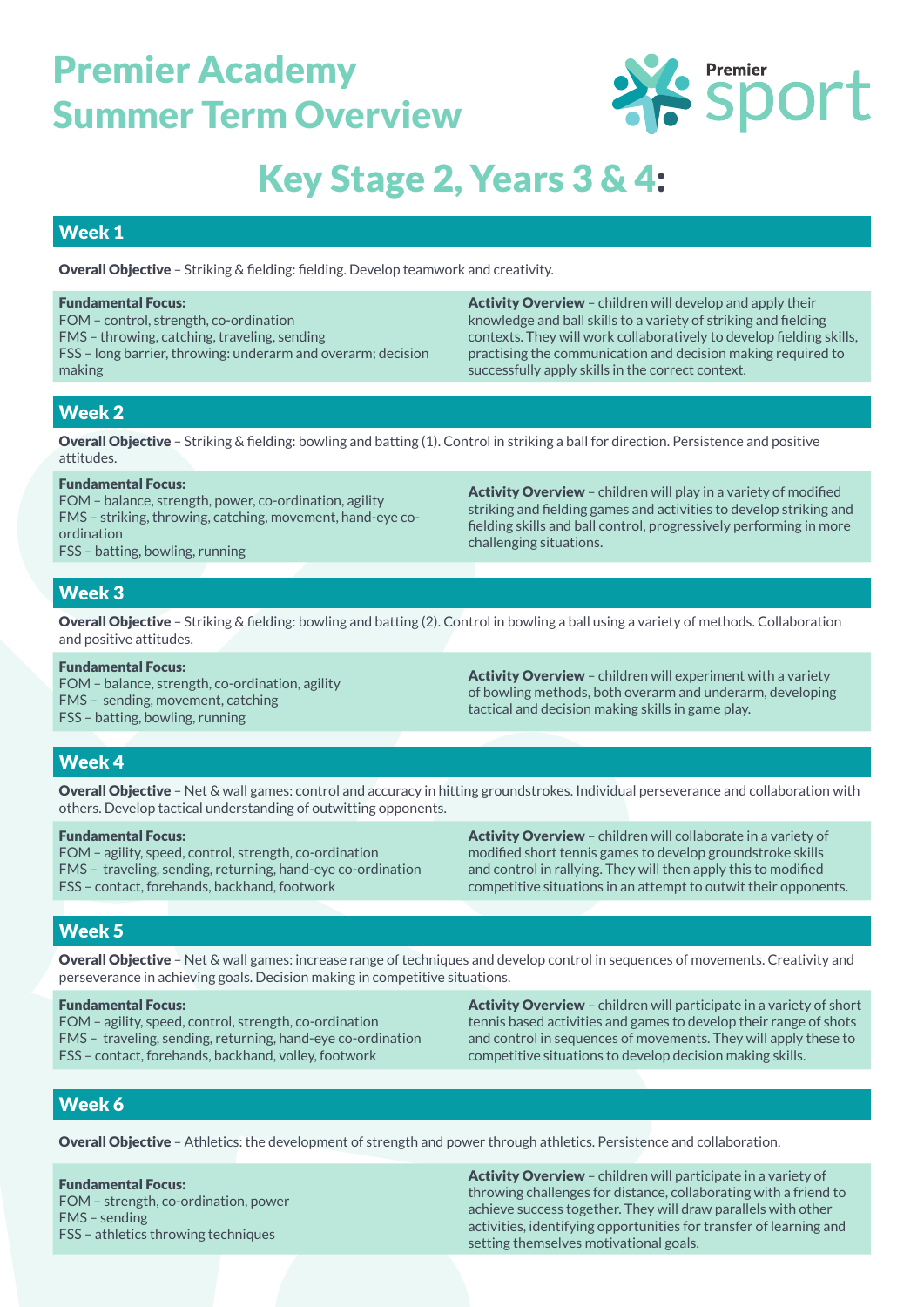

# Key Stage 2, Years 3 & 4:

#### Week 7

Overall Objective – Athletics: the differences between sprinting and middle distance running. The importance of determination and focus.

| <b>Fundamental Focus:</b><br>FOM – speed, strength, endurance<br>FMS - travel<br>FSS – sprinting, middle distance running, relay changeovers | <b>Activity Overview</b> – children will participate in a variety of<br>running challenges and games, including sprints, relays and<br>orienteering games. |
|----------------------------------------------------------------------------------------------------------------------------------------------|------------------------------------------------------------------------------------------------------------------------------------------------------------|
|----------------------------------------------------------------------------------------------------------------------------------------------|------------------------------------------------------------------------------------------------------------------------------------------------------------|

#### Week 8

Overall Objective – Invasion games: understand what it means to play in the 'spirit of the game'. Develop accuracy in passing.

| <b>Fundamental Focus:</b>                                   | <b>Activity Overview</b> – children will develop the basic ultimate      |
|-------------------------------------------------------------|--------------------------------------------------------------------------|
| FOM – agility, endurance, speed, co-ordination              | $\vert$ (Frisbee) skills of throwing and catching, enabling them to play |
| FMS - sending, receiving, traveling, timing                 | $\mid$ in a variety of invasion based games developing their tactical    |
| FSS – ultimate skills including passing, dodging, sprinting | understanding and teamwork.                                              |
|                                                             |                                                                          |

### Week 9

Overall Objective – Invasion games: timing and dodging. Collaboration with team mates to achieve success.

| <b>Fundamental Focus:</b>                                   | <b>Activity Overview</b> - children will continue to develop the basic          |
|-------------------------------------------------------------|---------------------------------------------------------------------------------|
| FOM – agility, endurance, speed, co-ordination              | $\vert$ ultimate skills, focusing on the dodging and timing required to $\vert$ |
| FMS – sending, receiving, traveling, timing                 | outwit opponents and achieve team success. They will self-                      |
| FSS – ultimate skills including passing, dodging, sprinting | officiate, working collaboratively to run a game.                               |

### Week 10

Overall Objective – Teamwork and tournaments: work together in net and wall games to achieve team success, working as part of a team to support and encourage excellence in all.

| <b>Fundamental Focus:</b><br>FOM - agility, speed, control, strength, co-ordination<br>FMS - traveling, sending, returning<br>FSS – contact, forehands, backhand, volley, footwork | <b>Activity Overview</b> - the children will play in a variety of modified<br>$\mid$ short tennis type activities in a circuit, contributing to their $\mid$<br>team's overall scores. |
|------------------------------------------------------------------------------------------------------------------------------------------------------------------------------------|----------------------------------------------------------------------------------------------------------------------------------------------------------------------------------------|
|------------------------------------------------------------------------------------------------------------------------------------------------------------------------------------|----------------------------------------------------------------------------------------------------------------------------------------------------------------------------------------|

### Week 11

Overall Objective - Teamwork and tournaments: work together in athletic activities to achieve goals, support team mates, play fair and to the rules, develop co-operation, independence and enjoy working as part of a team.

### Week 12

Overall Objective – Teamwork and tournaments: select appropriate skills to improve success in team situations, developing communication and tactics during play.

| <b>Fundamental Focus:</b>                                                                                   |                                                                        |
|-------------------------------------------------------------------------------------------------------------|------------------------------------------------------------------------|
| FOM – speed, balance, strength, co-ordination, control                                                      | <b>Activity Overview</b> – children will play in striking and fielding |
| FMS - striking, throwing, catching, travelling<br>FSS – striking and fielding skills – batting and fielding | games as a team, focusing on tactics to beat their opponents.          |
|                                                                                                             |                                                                        |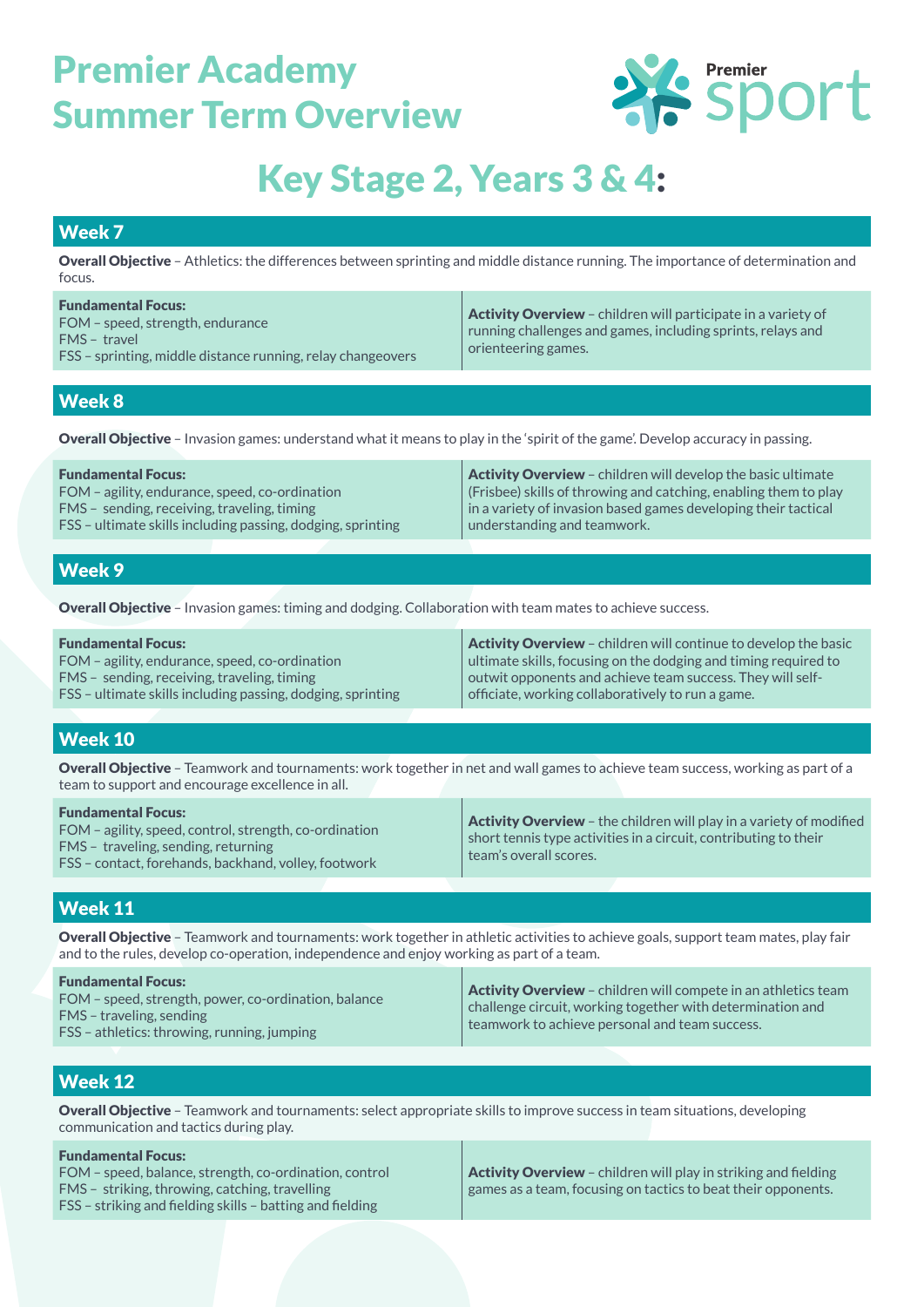

### Key Stage 2, Years 5 & 6:

### Week 1

Overall Objective – Striking & fielding: control in striking a ball for attack and defence. Persistence, collaboration and positive attitudes.

| <b>Fundamental Focus:</b><br>FOM – balance, strength, power, co-ordination, agility<br>FMS - striking, movement<br>FSS – batting: front foot drive, forward defensive, rounders drive;<br>decision making | <b>Activity Overview</b> - children will play in a variety of modified<br>striking and fielding games and activities to develop striking skills<br>and ball control, progressively performing in more challenging<br>situations. |
|-----------------------------------------------------------------------------------------------------------------------------------------------------------------------------------------------------------|----------------------------------------------------------------------------------------------------------------------------------------------------------------------------------------------------------------------------------|
|                                                                                                                                                                                                           |                                                                                                                                                                                                                                  |

### Week 2

Overall Objective – Striking & fielding: control in bowling and fielding. Develop teamwork and creativity.

| <b>Fundamental Focus:</b><br>FOM – control, strength, co-ordination<br>FMS – throwing, catching, traveling, sending<br>FSS - bowling: underarm and overarm, throwing: underarm and<br>overarm; long barrier; decision making | <b>Activity Overview</b> – children will transfer learning from<br>other areas of activity to apply their knowledge and skills of<br>ball skills to a variety of striking and fielding contexts. They<br>will work collaboratively to develop skills, communication and<br>understanding, practising the decision making required to<br>successfully apply skills in the correct context. |
|------------------------------------------------------------------------------------------------------------------------------------------------------------------------------------------------------------------------------|-------------------------------------------------------------------------------------------------------------------------------------------------------------------------------------------------------------------------------------------------------------------------------------------------------------------------------------------------------------------------------------------|
|------------------------------------------------------------------------------------------------------------------------------------------------------------------------------------------------------------------------------|-------------------------------------------------------------------------------------------------------------------------------------------------------------------------------------------------------------------------------------------------------------------------------------------------------------------------------------------------------------------------------------------|

### Week 3

Overall Objective – Short tennis: control and accuracy in hitting groundstrokes. Individual perseverance and collaboration with others. Develop tactical understanding of outwitting opponents.

| <b>Fundamental Focus:</b>                              | <b>Activity Overview</b> - children will collaborate in a variety of            |
|--------------------------------------------------------|---------------------------------------------------------------------------------|
| FOM – agility, speed, control, strength, co-ordination | modified short tennis games to develop consistent groundstrokes                 |
| FMS - traveling, sending, returning                    | $\mid$ and controlled rallying. They will then apply this to competitive $\mid$ |
| FSS – contact. forehands, backhand, footwork           | $\overline{ }$ situations in an attempt to outwit their opponents.              |

### Week 4

Overall Objective – Short tennis: control in sequences of movements. Creativity and perseverance in achieving goals.

| <b>Fundamental Focus:</b>                              | $\mid$ <b>Activity Overview</b> – children will participate in a variety of |
|--------------------------------------------------------|-----------------------------------------------------------------------------|
| FOM – agility, speed, control, strength, co-ordination | short tennis based activities to develop control in sequences of            |
| FMS - traveling, sending, returning                    | movements, both suggested by the Act Pro and devised creatively             |
| FSS – contact, forehands, backhand, volley, footwork   | by themselves. They will lead others in developing their skills.            |

### Week 5

Overall Objective – Ultimate: understand what it means to play in the 'spirit of the game'. Develop accuracy in passing, timing and dodging.

| <b>Fundamental Focus:</b>                      | <b>Activity Overview</b> - children will develop the basic ultimate         |
|------------------------------------------------|-----------------------------------------------------------------------------|
| FOM – agility, endurance, speed, co-ordination | (Frisbee) skills of throwing and catching, enabling them to play in         |
| FMS - sending, receiving, traveling, timing    | $\mid$ a variety of self-officiated games that challenge their tactical and |
| FSS – hurling, dodging, sprinting              | $\mid$ invasion game skills while developing teamwork.                      |

### Week 6

Overall Objective – Volleyball: sequences of movements in order to control the ball and ultimately outwit opponents. Communication and collaboration.